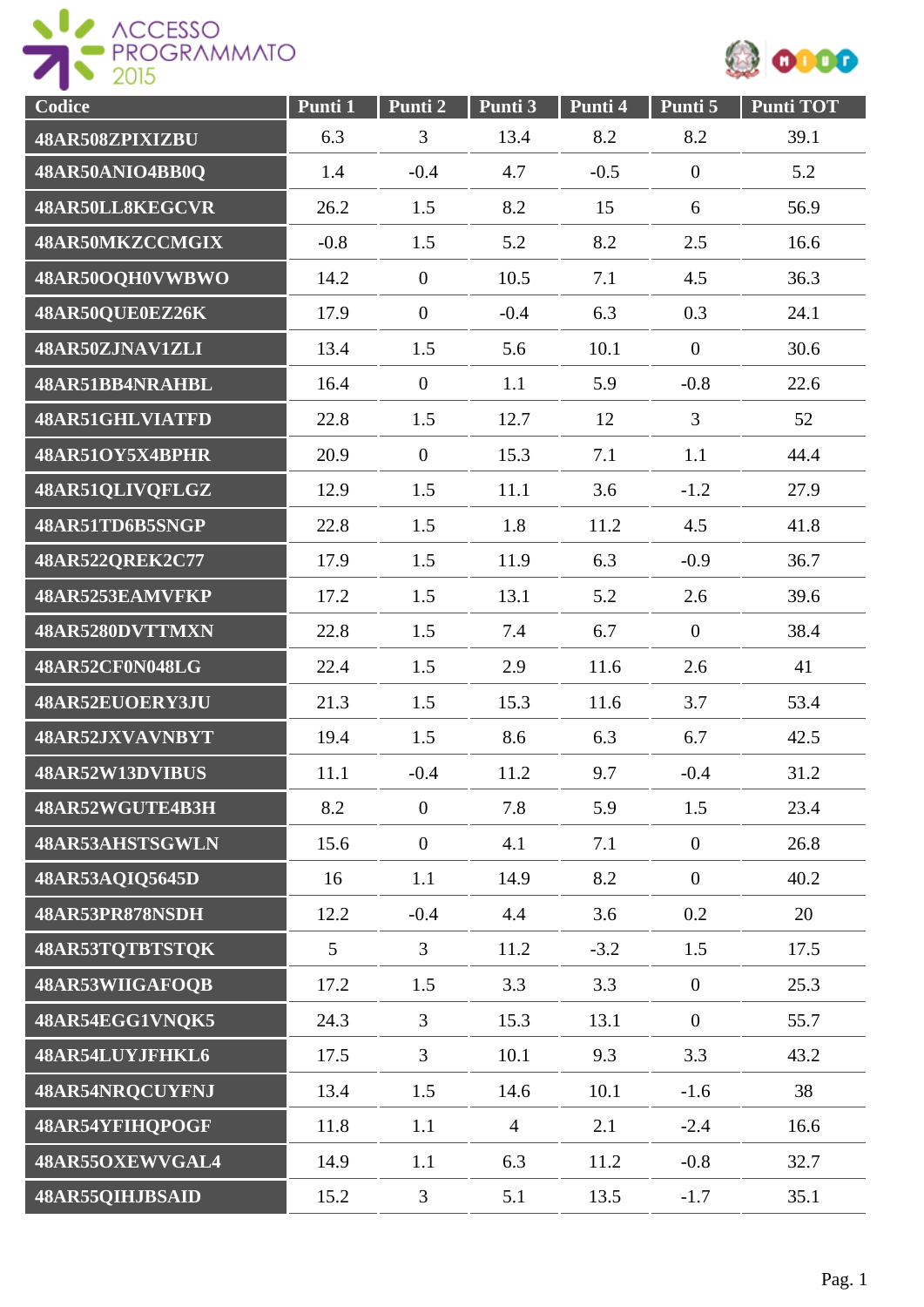



| Codice                 | Punti 1      | Punti 2        | Punti 3        | Punti 4        | Punti 5        | <b>Punti TOT</b> |
|------------------------|--------------|----------------|----------------|----------------|----------------|------------------|
| 48AR55URPOQC7OD        | 11.8         | 3              | 2.1            | 7.8            | $-1.2$         | 23.5             |
| 48AR56DTLALFTHU        | 15.2         | 1.1            | 10.7           | 9.3            | 1.1            | 37.4             |
| 48AR56FUQSNEJTM        | 12.7         | $\overline{0}$ | 10.8           | 5.6            | $\mathbf{0}$   | 29.1             |
| 48AR56IYOH8FJ4D        | 7.5          | 1.5            | 22.5           | 12             | 1.1            | 44.6             |
| 48AR576ZDUOMGN5        | 17.9         | 1.5            | 6.7            | 2.5            | 1.8            | 30.4             |
| 48AR57DR67J47BK        | 16.8         | $\overline{3}$ | 5.2            | 6.3            | 5.6            | 36.9             |
| <b>48AR57PPPNQHCIR</b> | $\mathbf{0}$ | $\mathbf{0}$   | $\overline{0}$ | $\overline{0}$ | $\mathbf{0}$   | $\overline{0}$   |
| 48AR57ROXPQHGJL        | 15.2         | $-0.8$         | 8.9            | 7.8            | 1.5            | 32.6             |
| 48AR57YOW1ML7HF        | 14.1         | 1.5            | 14.2           | 11.6           | 2.6            | 44               |
| 48AR57ZDISM7CKP        | 21.3         | $\overline{0}$ | 12.7           | 8.6            | 1.5            | 44.1             |
| 48AR57ZOQOGOBLT        | 19.4         | 1.1            | 9.6            | 5.9            | 1.1            | 37.1             |
| 48AR58C1MJJI2XA        | 18.6         | 1.1            | 13.4           | $\overline{4}$ | 0.6            | 37.7             |
| 48AR58FV37SZYCG        | 20.5         | 1.1            | 6.7            | 9.7            | 5.6            | 43.6             |
| 48AR58JJHW2AWBT        | 19           | 1.5            | 2.1            | 5.9            | $-2$           | 26.5             |
| 48AR58RTMNZOUSE        | 17.1         | $\overline{3}$ | 9.6            | 5.5            | $-0.5$         | 34.7             |
| 48AR5A0MVTPLYEX        | 24.7         | 1.5            | $\overline{3}$ | 13.1           | $-1.2$         | 41.1             |
| 48AR5AB1FGZSQWN        | 15.7         | 1.5            | 18             | 10.5           | 3.7            | 49.4             |
| 48AR5ABFYPPM76E        | 8.9          | $\overline{0}$ | 9.7            | 7.5            | $\mathbf{0}$   | 26.1             |
| 48AR5AEDSF0FEM8        | 19           | 1.5            | 15.7           | 1.7            | $-2$           | 35.9             |
| 48AR5AG8BYNRPSK        | 20.9         | 1.5            | 4.1            | 10.5           | 3.7            | 40.7             |
| 48AR5AKIBIKI5ZO        | 13.7         | $-0.4$         | 0.6            | $\overline{4}$ | $-0.8$         | 17.1             |
| 48AR5AOM4NACJOL        | 24.7         | 3              | 17.6           | 11.6           | 2.6            | 59.5             |
| 48AR5ASPXKQKE0U        | 8.2          | 3              | 14.6           | 8.6            | 1.1            | 35.5             |
| 48AR5ATOHG48HPT        | 19.4         | $\overline{3}$ | 9.3            | 7.1            | 0.3            | 39.1             |
| 48AR5AULIGKCVMH        | 16.1         | $\overline{0}$ | 12             | 6.7            | 1.5            | 36.3             |
| 48AR5AYEVJ4UMIJ        | 21.3         | $\overline{0}$ | 11.6           | 9.7            | $\overline{0}$ | 42.6             |
| 48AR5BBUNMPRMI6        | 23.6         | 1.5            | 2.9            | 5.2            | 1.1            | 34.3             |
| 48AR5BFGXONVDHV        | 19.5         | 1.5            | 13.1           | 10.1           | 1.5            | 45.7             |
| 48AR5BGFRIU1KIN        | 22.4         | $\overline{3}$ | 7.7            | 7.4            | $-0.4$         | 40.1             |
| 48AR5BK6WHI7LRC        | 17.9         | $\overline{3}$ | 19.1           | 4.8            | $\overline{0}$ | 44.8             |
| 48AR5BSQACKBPZL        | 10.4         | $-0.4$         | 9.3            | 8.6            | 1.1            | 29               |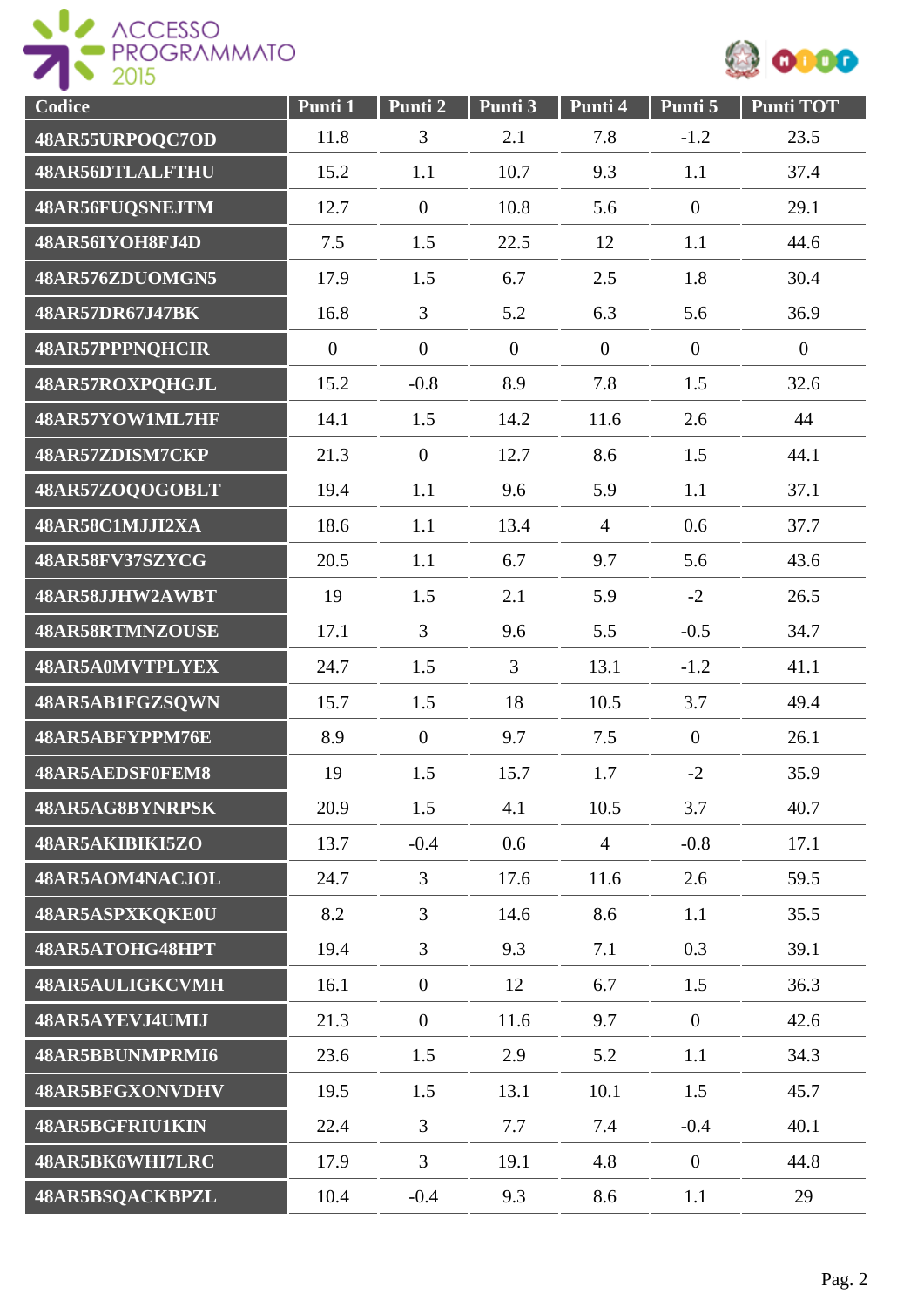



| Codice                 | Punti 1 | Punti 2          | Punti 3 | Punti 4        | Punti 5          | <b>Punti TOT</b> |
|------------------------|---------|------------------|---------|----------------|------------------|------------------|
| 48AR5BTKW0MQDDT        | 19      | $\boldsymbol{0}$ | 11.6    | 11.6           | $\boldsymbol{0}$ | 42.2             |
| 48AR5BV7X12Z32Y        | 11.8    | 1.1              | 1.7     | 3.3            | $\overline{3}$   | 20.9             |
| 48AR5BY0XWGZQDC        | $-0.9$  | 1.5              | 10.1    | 7.5            | 1.1              | 19.3             |
| 48AR5C6SUNJM2OA        | 16.7    | 1.5              | 1.2     | 13.1           | 3.6              | 36.1             |
| 48AR5CAFBOOKTTL        | 16      | $-0.4$           | 9.7     | 7.5            | 1.1              | 33.9             |
| 48AR5CDOPHKAW0H        | 3.5     | $\boldsymbol{0}$ | $-1.6$  | 5.2            | $\boldsymbol{0}$ | 7.1              |
| 48AR5CF8O6MPKFR        | 13.3    | 1.1              | 10.7    | 7.8            | $-1.7$           | 31.2             |
| 48AR5CJ2KX6MQXJ        | 16.8    | $\overline{0}$   | 2.9     | 7.1            | $\mathbf{0}$     | 26.8             |
| 48AR5CO0GTEYSY6        | 20.9    | 1.5              | 9.6     | 11.2           | 3.6              | 46.8             |
| <b>48AR5COWBJITGKS</b> | 15.6    | 1.1              | 1.5     | 3.7            | 4.1              | 26               |
| 48AR5CUBCLOPTOO        | 17.9    | 1.5              | 9.7     | 13.5           | $\overline{3}$   | 45.6             |
| 48AR5CUNL4H5RXH        | 12.7    | $\boldsymbol{0}$ | 7.1     | 4.5            | 4.5              | 28.8             |
| 48AR5CWOXNAQBME        | 19.4    | 1.1              | 12.3    | 11.2           | 3.7              | 47.7             |
| 48AR5CY1KCMU5MV        | 24      | $\overline{3}$   | 17.6    | 8.6            | 9                | 62.2             |
| 48AR5D3FBQGWFCM        | 16.4    | 1.1              | 11.5    | 2.9            | $-1.2$           | 30.7             |
| 48AR5D7LAXKLTZS        | 13.4    | $-0.4$           | 3.7     | 10.5           | $\boldsymbol{0}$ | 27.2             |
| 48AR5DCIBMDQSR1        | 17.1    | 1.1              | 17.6    | 6.3            | 2.5              | 44.6             |
| 48AR5DFZ0XQG6DO        | 13.4    | 1.5              | 10.4    | 8.6            | 1.5              | 35.4             |
| 48AR5DHCSFMJASL        | 0.9     | $\overline{3}$   | 15.3    | 4.4            | $-0.8$           | 22.8             |
| <b>48AR5DRQLKKZKLR</b> | 12.7    | 1.5              | 7.5     | 4.4            | $\overline{3}$   | 29.1             |
| <b>48AR5DSZDCIHEYP</b> | 14.8    | $-0.8$           | 14.9    | 7.4            | 1.1              | 37.4             |
| 48AR5DUXS0BPJMO        | 20.2    | $\overline{0}$   | 12.7    | 8.2            | 5.6              | 46.7             |
| 48AR5DWBP0KTBWB        | $-1.2$  | $\overline{0}$   | 5.9     | 9              | $\overline{0}$   | 13.7             |
| 48AR5DWFCIOWTV2        | 18.3    | $\overline{3}$   | 7.3     | 3.7            | 1.5              | 33.8             |
| 48AR5DXHDXBP1Y5        | 16.4    | 1.5              | 7.4     | 4.4            | 1.1              | 30.8             |
| 48AR5E1BEG8UJKO        | 26.6    | 1.1              | 12      | 9.3            | $-0.8$           | 48.2             |
| 48AR5E8PFHGQWN5        | 20.6    | 1.5              | 11.2    | 4.1            | $-0.4$           | 37               |
| 48AR5EMHVCA7ZH3        | 17.1    | $-0.8$           | 6.6     | $\overline{4}$ | $-2.4$           | 24.5             |
| 48AR5EMNXUM20VE        | 19.4    | 1.1              | 18      | 9.7            | $-0.8$           | 47.4             |
| <b>48AR5ERIKSJLAP5</b> | 17.9    | 1.5              | 17.2    | 3.7            | 1.1              | 41.4             |
| 48AR5ESGR7IOTIR        | 13.7    | 1.1              | 9.6     | 9.7            | $-1.7$           | 32.4             |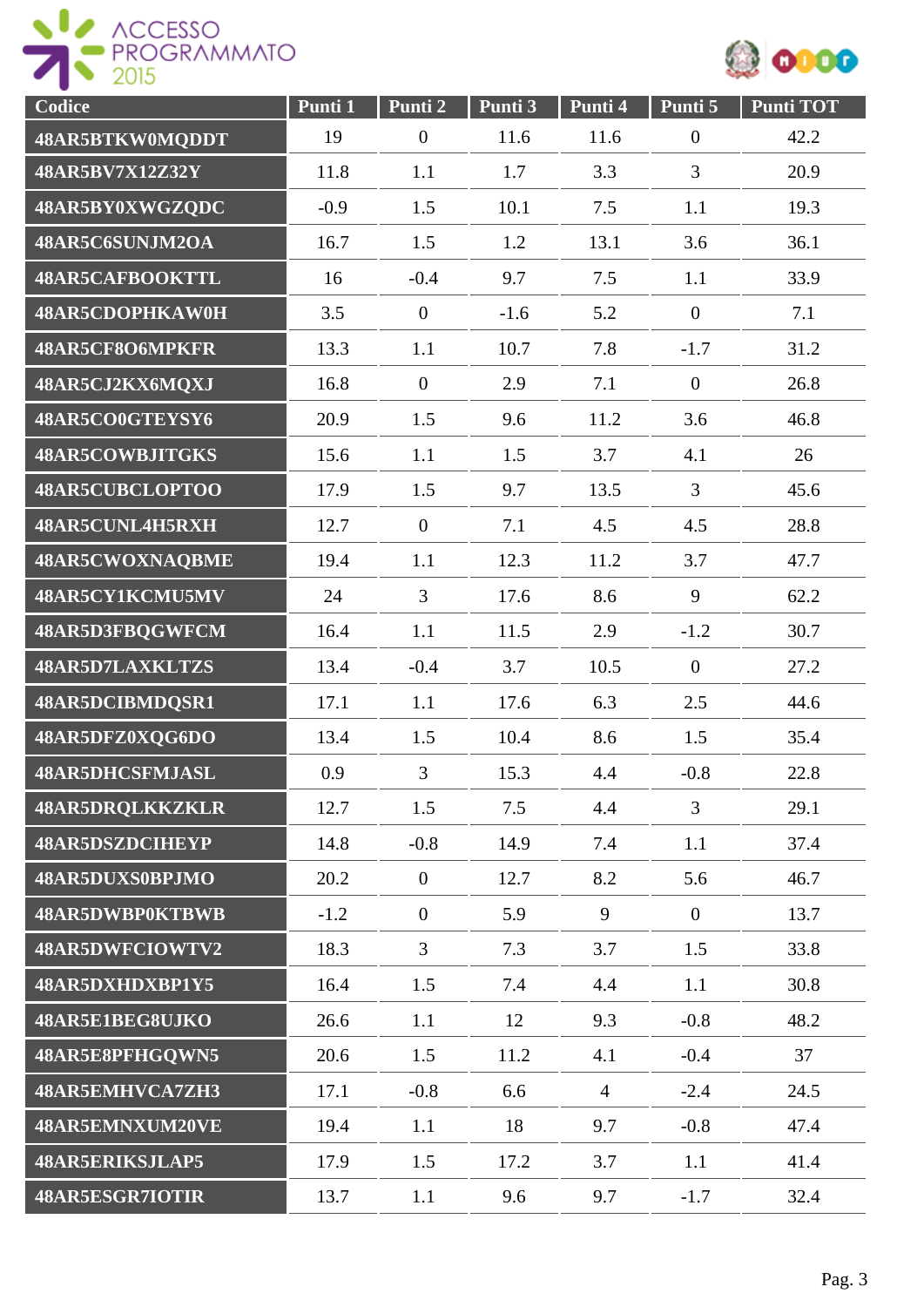



| Codice                 | Punti 1        | Punti 2          | Punti 3          | Punti 4        | Punti 5        | Punti TOT |
|------------------------|----------------|------------------|------------------|----------------|----------------|-----------|
| 48AR5EUYGNXAVJI        | 10.4           | $-0.4$           | 6.6              | 7.8            | $-1.2$         | 23.2      |
| 48AR5F6ZEOVEG88        | 20.9           | $\overline{0}$   | $\boldsymbol{0}$ | 9.3            | 1.1            | 31.3      |
| 48AR5F8XUEOVKXZ        | 17.9           | 1.5              | 14.6             | 10.1           | 3.7            | 47.8      |
| 48AR5FALMSVFMN3        | 16.8           | 1.5              | 12               | 10.5           | 5.2            | 46        |
| 48AR5FDYYHIJIVL        | 19.4           | $\overline{3}$   | $-0.2$           | $-0.4$         | $\mathbf{0}$   | 21.8      |
| 48AR5FFGHYSP1WY        | 26.6           | 1.5              | 13.1             | 11.6           | 8.6            | 61.4      |
| <b>48AR5FFHPVZMLMF</b> | 12.2           | 1.5              | 1.5              | 10.5           | $\mathbf{0}$   | 25.7      |
| 48AR5FHU0VNN5B2        | 26.6           | $-0.4$           | 3.7              | 7.1            | $\mathbf{0}$   | 37        |
| 48AR5FLVGT1I3OQ        | 5.5            | $\overline{3}$   | 4.7              | 3.7            | 1.1            | 18        |
| 48AR5FMYDTBMVYL        | 9.7            | 1.5              | 18               | 5.2            | $\mathbf{0}$   | 34.4      |
| 48AR5FOW2RULXRL        | 11.5           | 1.5              | $-0.8$           | 3.7            | $\mathbf{0}$   | 15.9      |
| 48AR5FQO6JHPPFI        | 12.3           | $\overline{3}$   | 7.1              | 5.6            | $-0.8$         | 27.2      |
| 48AR5FRNGFQQHSL        | 18.6           | 1.5              | 6.3              | 2.2            | 0.3            | 28.9      |
| 48AR5FVG50D2WPO        | 13.3           | 1.1              | 9.6              | $\mathbf{1}$   | $-0.9$         | 24.1      |
| 48AR5G48OWDBYVB        | 19.8           | 1.5              | 4.1              | 13.1           | $-1.2$         | 37.3      |
| 48AR5G4OQUDISTX        | 18             | $\overline{3}$   | 17.6             | 7.1            | 8.2            | 53.9      |
| 48AR5GEEGJM1HZO        | 18.3           | 1.5              | 17.6             | 5.2            | 0.7            | 43.3      |
| 48AR5GFDZ3VKPX4        | 17.9           | $-0.8$           | 1.8              | 13.1           | $-2.4$         | 29.6      |
| 48AR5GGWWSYZ3BF        | 19.8           | 1.5              | 11.2             | 4.8            | 5.6            | 42.9      |
| 48AR5GLW2HYTIKJ        | 17.1           | $\boldsymbol{0}$ | 4.3              | 8.6            | 1.5            | 31.5      |
| 48AR5GOLF1OB0NO        | 8.1            | $\overline{3}$   | 20.2             | 8.6            | 1.1            | 41        |
| 48AR5GOYGQXO70L        | 19.4           | 1.5              | 12.3             | $\overline{4}$ | $-0.4$         | 36.8      |
| 48AR5GRJGOHOTZS        | 18.3           | 3                | 11.2             | 10.5           | 8.6            | 51.6      |
| 48AR5GUAT2DUDS1        | 18.7           | 1.5              | 8.6              | 1.5            | $-0.4$         | 29.9      |
| 48AR5GVLDMLZ2RD        | $-1$           | 1.5              | 3.7              | 4.1            | 0.7            | 9         |
| 48AR5GZ44AZLTGL        | 17.5           | 1.5              | 3.3              | 11.6           | $-0.8$         | 33.1      |
| 48AR5GZQUY54QRK        | 8.9            | $\overline{0}$   | 5.9              | 5.9            | 1.1            | 21.8      |
| 48AR5H44DXRFGOO        | 22.8           | $\overline{0}$   | 4.8              | 12             | 1.5            | 41.1      |
| 48AR5H4WERMN63Z        | 19.4           | 1.5              | 5.9              | 8.2            | 2.6            | 37.6      |
| 48AR5H5ARGEAPH2        | $\overline{7}$ | 1.1              | 6.7              | 5.9            | $-0.8$         | 19.9      |
| 48AR5HEJOA3P3HY        | 6.3            | $\overline{0}$   | 12               | 7.5            | $\overline{0}$ | 25.8      |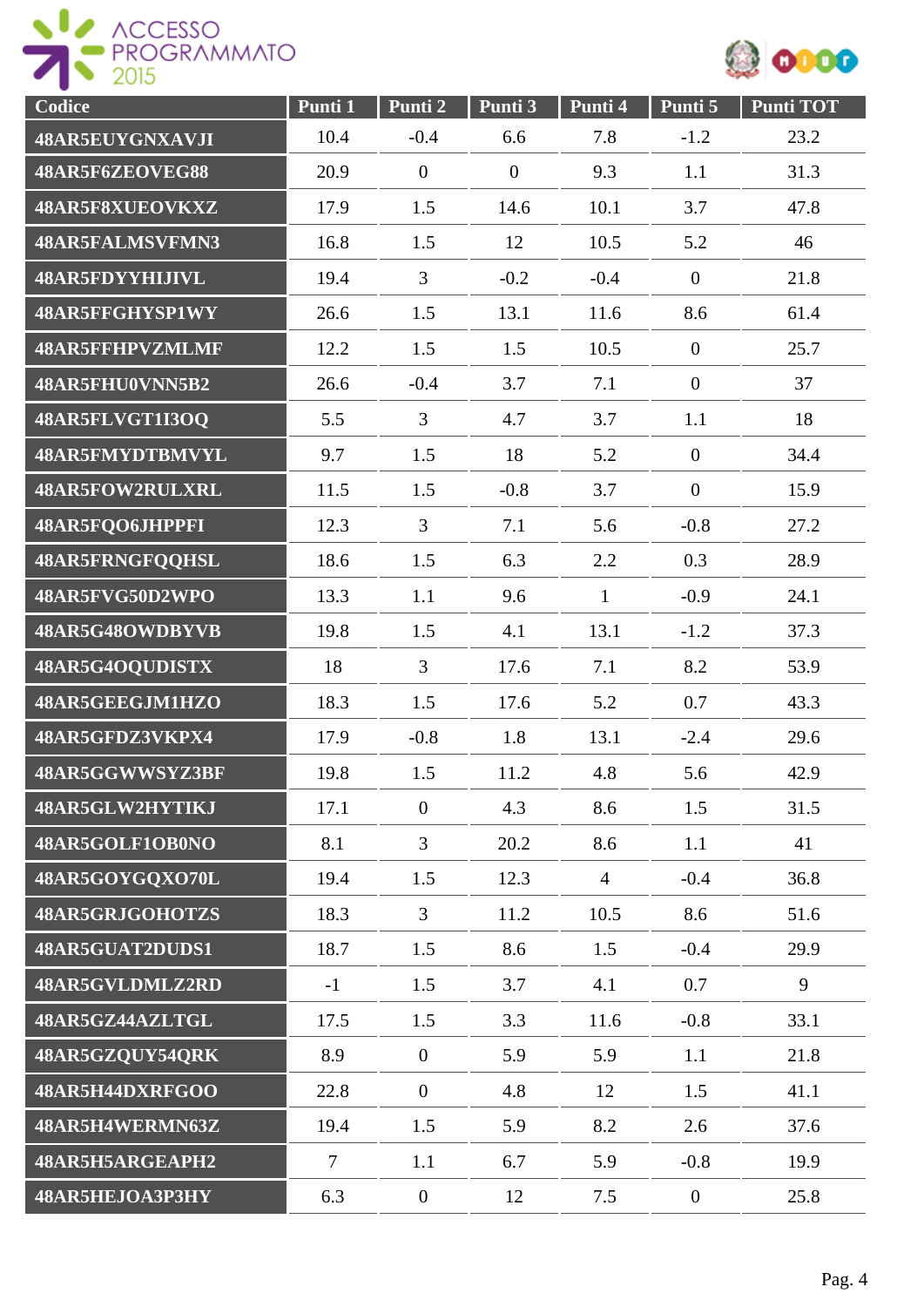



| Codice                 | Punti 1         | Punti 2        | Punti 3 | Punti 4        | Punti 5          | <b>Punti TOT</b> |
|------------------------|-----------------|----------------|---------|----------------|------------------|------------------|
| 48AR5HGDJVO5Q5X        | 14.8            | 1.1            | 10.4    | 9.3            | $\boldsymbol{0}$ | 35.6             |
| <b>48AR5HKUKRFFFXE</b> | 23.6            | 1.5            | 16.1    | 12             | $\overline{0}$   | 53.2             |
| 48AR5HKUR11GPAX        | 8               | 1.5            | 8.1     | $\mathbf{1}$   | 1.8              | 20.4             |
| 48AR5HODYGQNIVA        | 3.6             | $-0.4$         | 6.6     | 7.1            | 1.1              | 18               |
| 48AR5HT61CZSNE8        | 9.3             | 1.1            | 5.5     | 8.2            | 2.2              | 26.3             |
| 48AR5HVRJPBLQFY        | 8.9             | 1.5            | 9.3     | 10.5           | 2.2              | 32.4             |
| 48AR5I05SOVWGCE        | 17.6            | $\overline{0}$ | 3.3     | 1.1            | 8.6              | 30.6             |
| 48AR5I17EDSIYCQ        | 3.6             | $\overline{3}$ | 11.5    | 7.1            | $-0.8$           | 24.4             |
| 48AR5I6WKBOMXFR        | 18.3            | 1.5            | 13.8    | 4.8            | 1.8              | 40.2             |
| 48AR5IF2U11AUQU        | 16.4            | $-0.4$         | 5.6     | 0.3            | $-0.4$           | 21.5             |
| 48AR5IIIKJYXQHQ        | 19.1            | $\mathbf{0}$   | 7.1     | 9              | 6                | 41.2             |
| 48AR5IO2TLWBH5F        | 16.8            | 1.1            | 5.5     | 6.3            | $-1.2$           | 28.5             |
| 48AR5IREQW1ZIBW        | 22.1            | 1.1            | 18      | 5.6            | 6.7              | 53.5             |
| 48AR5IRVRZYB6ZB        | 7.8             | $\overline{3}$ | 16.5    | 11.6           | 8.6              | 47.5             |
| 48AR5IZD61FGSDG        | $5\overline{)}$ | $\overline{0}$ | $-2$    | 2.2            | $-1.6$           | 3.6              |
| 48AR5J3WQZOOSP6        | 13.7            | 1.5            | 6.7     | 5.5            | 2.6              | 30               |
| 48AR5J7PGM7WHMB        | 15.2            | 1.5            | 0.2     | 11.2           | 1.8              | 29.9             |
| 48AR5J88VR2TYQN        | 11.9            | 1.5            | 12      | $\mathbf{1}$   | 2.6              | 29               |
| 48AR5JAKFVTALC6        | 14.8            | 3              | 5.5     | $\overline{4}$ | $-0.8$           | 26.5             |
| 48AR5JBOCVCECMT        | 19.4            | $\overline{3}$ | 8.5     | 5.6            | $\overline{0}$   | 36.5             |
| 48AR5JJ7NAQ706U        | 17.2            | 1.5            | 11.2    | 9              | $\overline{0}$   | 38.9             |
| 48AR5JSKOXGTAAX        | 10              | 1.5            | 2.2     | 5.2            | 4.8              | 23.7             |
| 48AR5JTIG2QNOB3        | 20.9            | 1.1            | 18.3    | 5.5            | $\mathbf{1}$     | 46.8             |
| 48AR5JWZEFOQVZS        | 18.3            | $\overline{0}$ | 6.7     | 6.7            | $\overline{0}$   | 31.7             |
| 48AR5K5SMLBPZLD        | 17.5            | 1.5            | 8.1     | 11.6           | $-1.6$           | 37.1             |
| 48AR5K7UO7GTNPQ        | 3.7             | 1.5            | 2.2     | 13.1           | $\overline{0}$   | 20.5             |
| <b>48AR5KDEFUUFEDX</b> | $\overline{7}$  | 1.5            | 5.9     | 11.6           | $-0.8$           | 25.2             |
| 48AR5KH0TJWGBCL        | 19.8            | 1.1            | 13.4    | 8.6            | 2.6              | 45.5             |
| 48AR5KHEMJM8SMC        | 14.9            | 1.5            | 7.8     | 3.6            | $\overline{0}$   | 27.8             |
| 48AR5KJYJ7PXGRL        | 4.4             | $-0.4$         | 11.2    | 9.7            | $\overline{0}$   | 24.9             |
| 48AR5KMRJ2CX10O        | 18.6            | $-0.8$         | 13.1    | 5.5            | 0.7              | 37.1             |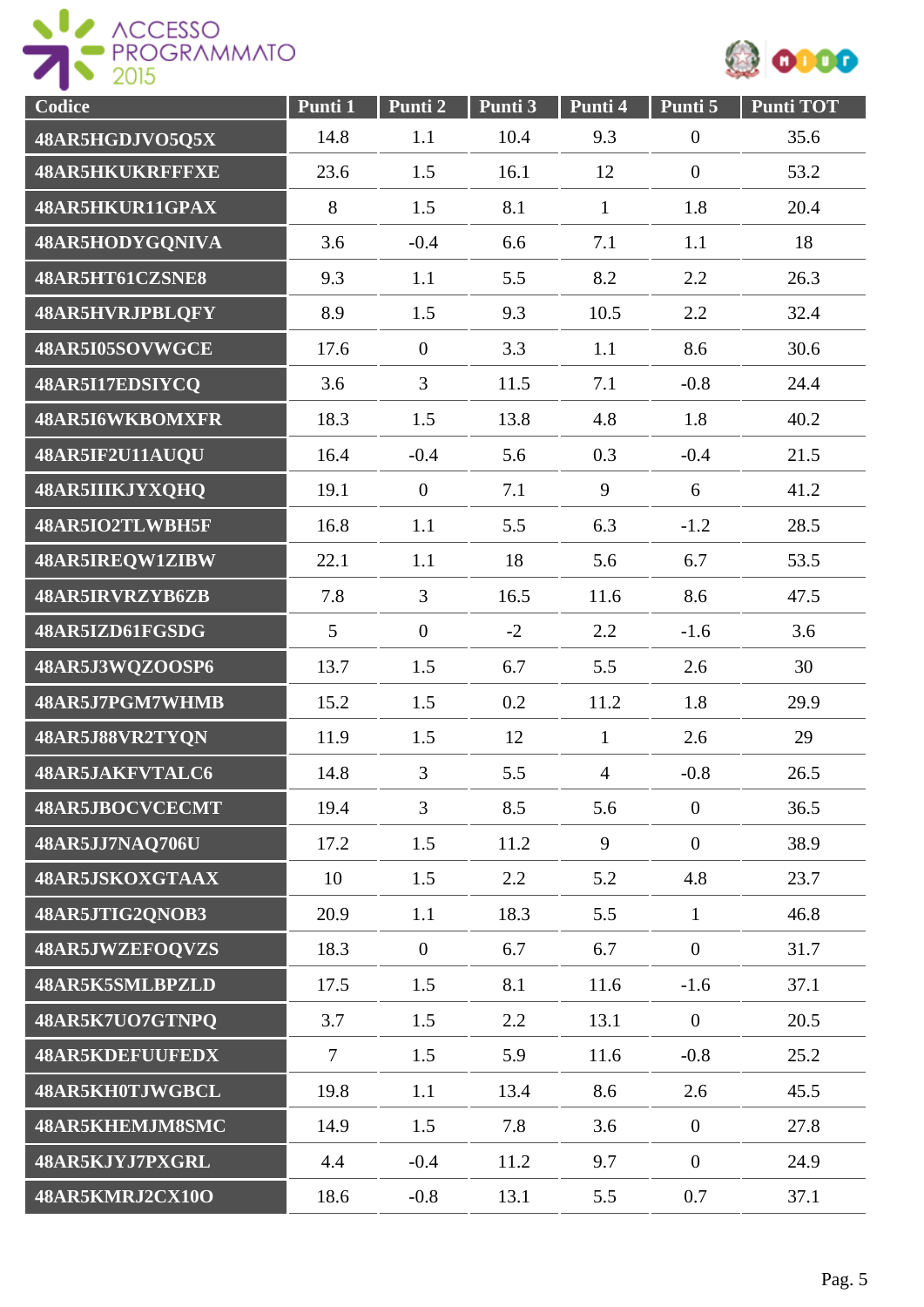



| Codice                 | Punti 1 | Punti 2          | Punti 3        | Punti 4 | Punti 5          | <b>Punti TOT</b> |
|------------------------|---------|------------------|----------------|---------|------------------|------------------|
| 48AR5KS1WGH6WSF        | 19.8    | $\boldsymbol{0}$ | 10.1           | 6.7     | $\boldsymbol{0}$ | 36.6             |
| 48AR5KV30NWAB7J        | 5.3     | $-0.8$           | $-4.5$         | 7.4     | $-1$             | 6.4              |
| 48AR5KW5DCTN2I4        | 18.6    | 1.5              | 3.6            | 5.5     | 0.7              | 29.9             |
| 48AR5L2BO8HMSWN        | 20.9    | $-0.4$           | 5.9            | 2.9     | 0.7              | 30               |
| 48AR5LDKER2DOUJ        | 16.4    | 1.1              | 5.9            | 4.5     | 1.5              | 29.4             |
| 48AR5LF77NNZODM        | 20.9    | 1.5              | 9.7            | 13.5    | 7.5              | 53.1             |
| 48AR5LHFOOHIS1M        | 19.4    | $\mathbf{0}$     | 4.1            | 13.5    | 0.7              | 37.7             |
| 48AR5LQHYJ7UWRJ        | 19      | $\mathbf{0}$     | 4.4            | 2.1     | $-0.4$           | 25.1             |
| 48AR5LSJBMILR4P        | 19.8    | 1.1              | 12.7           | 3.3     | 10.1             | 47               |
| <b>48AR5LTTDTDFNRI</b> | 6.5     | 1.1              | 13.8           | 8.6     | 1.5              | 31.5             |
| 48AR5LVUOXKC6AW        | 24.3    | 1.5              | 10.1           | 3.7     | 1.5              | 41.1             |
| 48AR5LXY8MEXMGO        | 17.9    | 1.1              | 13.1           | 7.5     | 2.6              | 42.2             |
| 48AR5LZFFLXOXX4        | 9.6     | $\mathbf{0}$     | $\overline{4}$ | 7.1     | 3                | 23.7             |
| 48AR5M4YZ1NIMUK        | 13.3    | $\overline{3}$   | 10.4           | 4.4     | $\overline{0}$   | 31.1             |
| 48AR5MBL0RMRRF6        | 17.9    | 1.1              | 13.8           | 4.8     | 3.7              | 41.3             |
| 48AR5MEG8VMTXT2        | 19.4    | 1.5              | 8.2            | 2.6     | $\mathbf{0}$     | 31.7             |
| 48AR5MF3AWCCQJ6        | 6.9     | $\overline{3}$   | 12.3           | 3.3     | $\mathbf{0}$     | 25.5             |
| 48AR5MHHIG4LQMN        | 12.2    | $\overline{3}$   | 10.7           | 5.9     | 1.4              | 33.2             |
| 48AR5MPVRPNNNQM        | 8.9     | $\boldsymbol{0}$ | 10.1           | 5.6     | $-1.6$           | 23               |
| 48AR5MSASBAOUZG        | 5.2     | $\overline{0}$   | 7.1            | 13.1    | $\overline{3}$   | 28.4             |
| 48AR5NAM818SCSQ        | 9.9     | 1.5              | $\tau$         | 2.5     | $-0.8$           | 20.1             |
| 48AR5NCPI31PIO4        | 15.7    | 1.1              | 16.1           | 5.2     | 3.3              | 41.4             |
| 48AR5NE1YIFPYJL        | 20.6    | 1.5              | 15             | 4.1     | 1.8              | 43               |
| 48AR5NFQPOOI87P        | 11.4    | 1.5              | 3.6            | 5.9     | $-0.9$           | 21.5             |
| 48AR5NI8NZGKGXF        | 4.8     | $-0.8$           | 6.7            | 10.1    | $\overline{0}$   | 20.8             |
| 48AR5NKDVTBNZMC        | 16.4    | 1.1              | 9.3            | 10.1    | 3.3              | 40.2             |
| 48AR5NOBP3XL6NI        | 14.8    | $\overline{3}$   | 12.3           | 11.6    | 4.5              | 46.2             |
| 48AR5NVLCD6RCQU        | 26.2    | $\overline{3}$   | 16.1           | 5.5     | $-0.1$           | 50.7             |
| 48AR5NY3BKWDCPU        | 2.6     | $-0.4$           | 8.6            | 7.5     | 4.5              | 22.8             |
| 48AR5O1IEGPS7GH        | 11.2    | $\boldsymbol{0}$ | 6.6            | 3.3     | 1.5              | 22.6             |
| 48AR5O226RQK4TM        | 6.3     | 1.1              | 7.4            | 8.6     | 1.1              | 24.5             |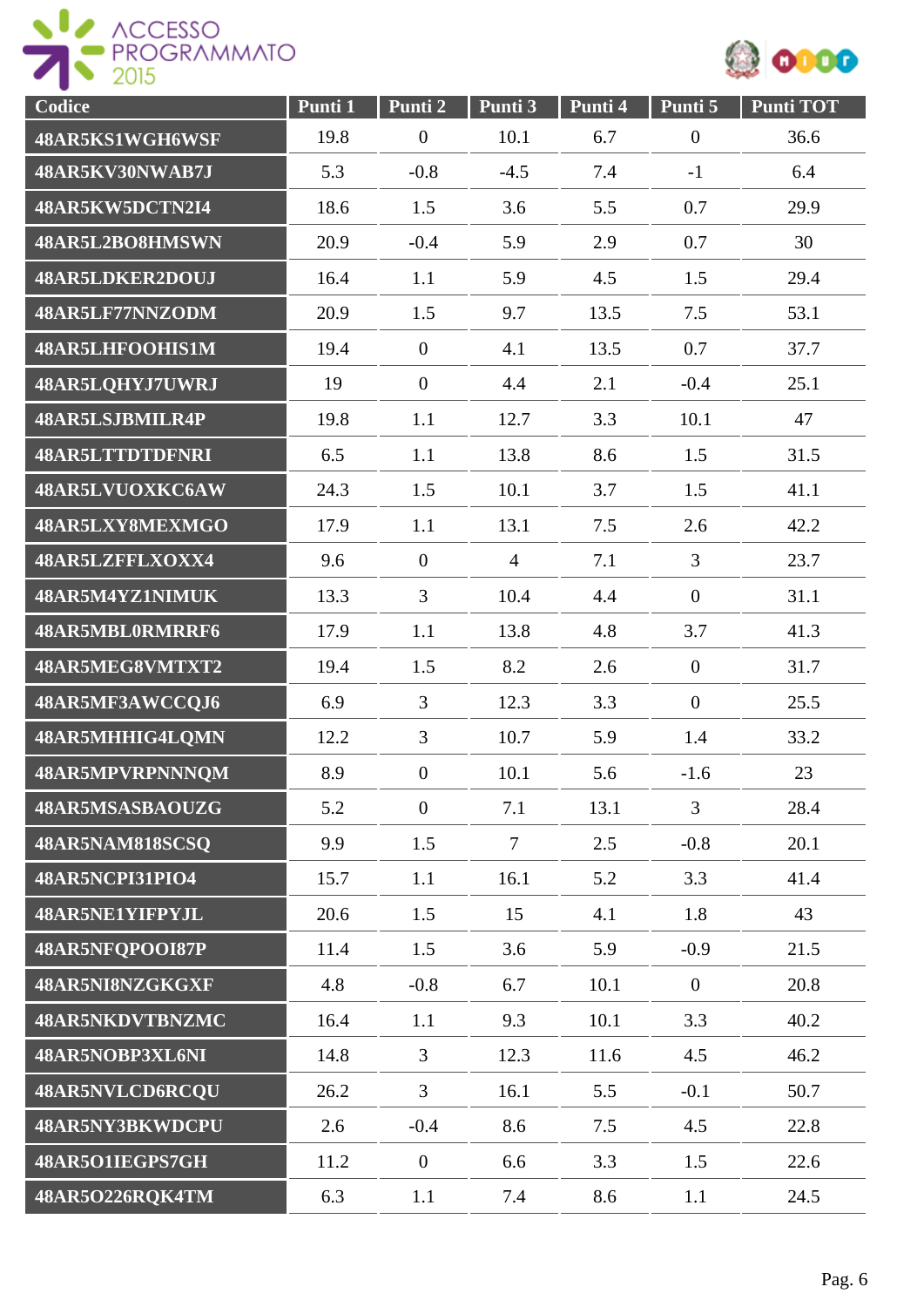



| Codice                 | Punti 1 | Punti <sub>2</sub> | Punti 3 | Punti 4 | Punti 5        | <b>Punti TOT</b> |
|------------------------|---------|--------------------|---------|---------|----------------|------------------|
| 48AR5O2D1OM8ZF7        | 22.1    | 1.5                | 7.4     | 2.6     | 0.7            | 34.3             |
| 48AR5OEFEG28TDS        | 20.9    | 1.1                | 9.2     | 7.4     | $-0.4$         | 38.2             |
| <b>48AR5OEZCXPESPR</b> | 7.4     | 1.5                | 11.9    | 6.7     | 3              | 30.5             |
| 48AR5OF4XLYMDG0        | $-0.5$  | 1.5                | 6.3     | 9.7     | $\overline{0}$ | 17               |
| 48AR5OHUBOUFGW4        | 13      | 1.1                | 6.2     | 5.9     | $-2$           | 24.2             |
| 48AR5OIOMLJK0HT        | 19.8    | 1.5                | $\tau$  | 10.1    | $-1.2$         | 37.2             |
| 48AR5OJUTHTMAAC        | 18.6    | 1.5                | 12.3    | 8.2     | 0.3            | 40.9             |
| 48AR5OKMTU87YVZ        | 14.5    | 1.5                | 11.9    | $-0.5$  | $-0.4$         | 27               |
| 48AR5OO54GFJWWG        | 21.7    | $-0.4$             | 18      | 6.7     | $\overline{0}$ | 46               |
| <b>48AR5OUHSTKRROX</b> | 24.7    | $-0.4$             | 15.3    | 15      | 1.8            | 56.4             |
| 48AR5OXSZBHN8RZ        | 11.4    | 1.1                | 7.7     | 2.5     | $-0.4$         | 22.3             |
| 48AR5OZWWBPQ0SM        | 21.7    | 1.1                | 17.2    | 9.7     | 5.6            | 55.3             |
| 48AR5P4GCMKYNSG        | 28.1    | 1.1                | 16.5    | 9       | 4.1            | 58.8             |
| 48AR5PAZOIO8OTN        | 20.6    | 3                  | 10.1    | 15      | 9.3            | 58               |
| 48AR5PBNWO4DPFJ        | 14.9    | 1.1                | 8.6     | 4.8     | 1.1            | 30.5             |
| <b>48AR5PESKHDFC1B</b> | 17.5    | $-0.4$             | 13.4    | 4.4     | 2.6            | 37.5             |
| 48AR5PIPA8FUEDM        | 12.2    | $\overline{0}$     | 2.5     | 6.3     | $-0.8$         | 20.2             |
| 48AR5PLNO5SIJUQ        | 19.8    | 1.5                | 8.2     | 9       | $\overline{0}$ | 38.5             |
| 48AR5PNWUB0ZGQX        | 17.1    | $\overline{0}$     | 10.8    | 9.7     | $-0.1$         | 37.5             |
| 48AR5PTSSQPAKMD        | 16.7    | $\overline{3}$     | 18.7    | 6.3     | $\overline{0}$ | 44.7             |
| 48AR5PX4OKOSIBJ        | 13.3    | 1.5                | 3.6     | 7.4     | 0.7            | 26.5             |
| 48AR5Q0ERNDTVY8        | 13.7    | $\overline{0}$     | $-1.2$  | 6.3     | $\overline{0}$ | 18.8             |
| 48AR5Q2MBWNZF7N        | 15.3    | $-0.4$             | 14.2    | 6       | 7.1            | 42.2             |
| 48AR5QDJSAQT28T        | 16.5    | 1.5                | 12      | 10.5    | 6              | 46.5             |
| 48AR5QQBIT7BCEQ        | 17.5    | 1.5                | 10.8    | 7.8     | 2.2            | 39.8             |
| 48AR5QS1AUSVZL4        | 24.7    | $\overline{3}$     | 15.7    | 7.8     | 1.4            | 52.6             |
| 48AR5QWCGEEAEIH        | 19.8    | 1.5                | 14.6    | 6.7     | 4.5            | 47.1             |
| 48AR5QYFDEMEWS2        | 27      | 1.5                | 14.2    | 9       | 5.6            | 57.3             |
| 48AR5QZOCBH26VX        | 14.8    | 1.1                | 5.8     | 2.1     | $-0.4$         | 23.4             |
| 48AR5R1FXXESLK0        | 20.2    | 1.5                | 4.1     | 4.8     | 2.6            | 33.2             |
| 48AR5RDZO4PCMBY        | 13.1    | 1.5                | 8.6     | 13.5    | 7.1            | 43.8             |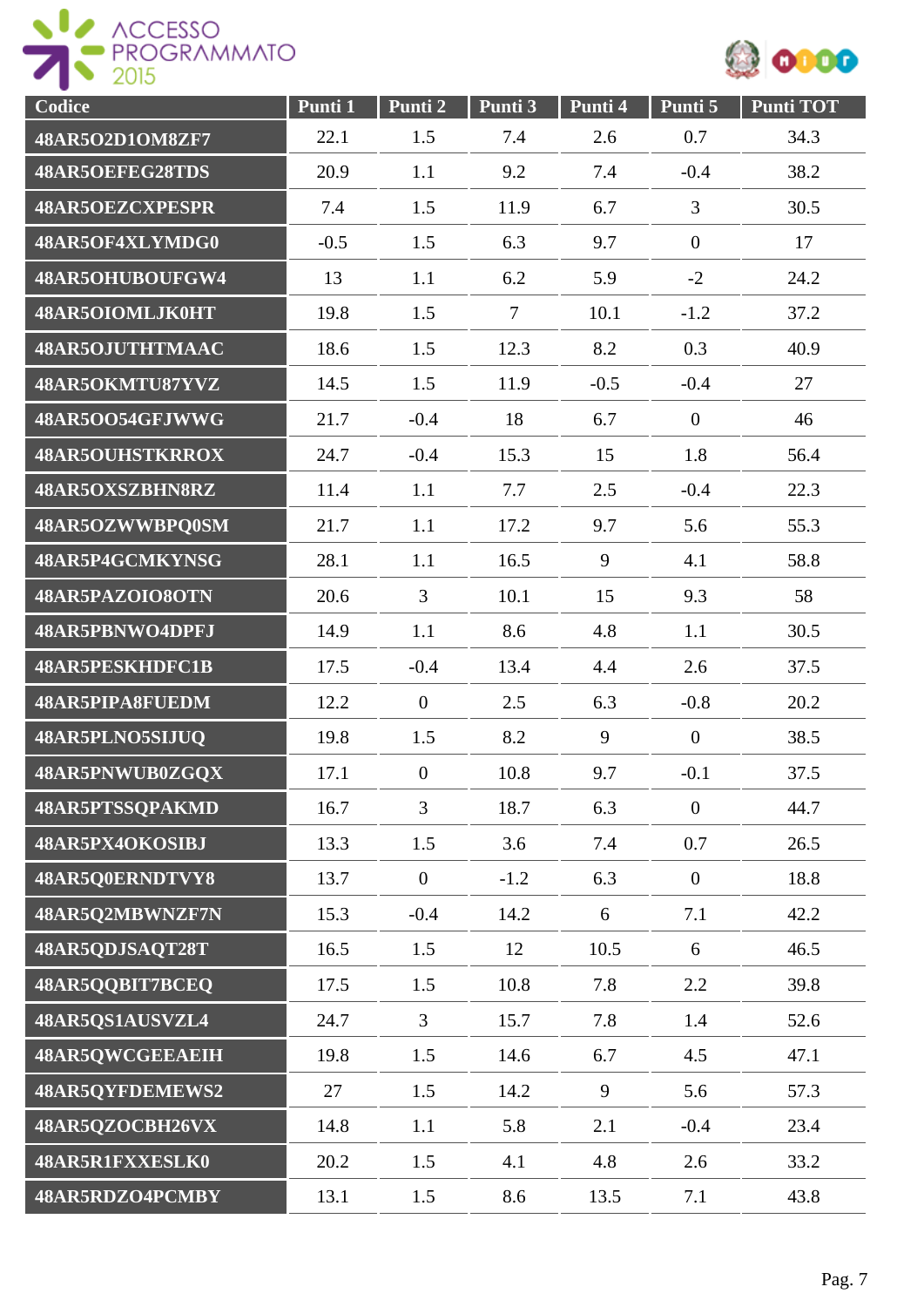



| Codice                 | Punti 1          | Punti 2        | Punti 3        | Punti 4        | Punti 5        | <b>Punti TOT</b> |
|------------------------|------------------|----------------|----------------|----------------|----------------|------------------|
| 48AR5RKJB3ADONW        | 13.7             | $\mathfrak{Z}$ | 2.4            | 5.2            | $-0.1$         | 24.2             |
| 48AR5ROKQBOZMAS        | 20.2             | 1.5            | 8.2            | 4.8            | $\overline{0}$ | 34.7             |
| 48AR5RQCFH3MPAK        | 14.1             | 1.5            | 9.7            | 5.6            | $-0.4$         | 30.5             |
| 48AR5RQZZJHCU5D        | 21.7             | $\mathbf{0}$   | $\overline{3}$ | 10.5           | 1.1            | 36.3             |
| 48AR5RUBGQ0EWGC        | 7.7              | $-0.8$         | 1.7            | 4.8            | 0.7            | 14.1             |
| 48AR5RVVCG31LTL        | 24.7             | $\overline{3}$ | 7.8            | 8.2            | 6.3            | 50               |
| 48AR5RZMKH0YORV        | 8.6              | 1.5            | 12.7           | 5.2            | 2.6            | 30.6             |
| <b>48AR5SBBQRRHGTR</b> | 10.7             | 1.5            | 7.4            | 6.7            | 1.5            | 27.8             |
| 48AR5SBIILTIBZH        | 16               | $\mathbf{0}$   | 5.5            | 2.2            | $\overline{0}$ | 23.7             |
| 48AR5SBNOVIUYLC        | 17.5             | 1.1            | 13             | $-2.1$         | $-0.1$         | 29.4             |
| 48AR5SBQ5R68KKW        | 17.5             | $-0.4$         | 13.4           | 6.3            | $\overline{0}$ | 36.8             |
| 48AR5SOC7SDSCZF        | 17.1             | 1.1            | 13             | 2.5            | 1.8            | 35.5             |
| 48AR5SPTFVY3JPU        | 14.1             | 1.5            | 6.3            | 4.8            | $-0.8$         | 25.9             |
| 48AR5T7MGDYC61Q        | $\boldsymbol{0}$ | $\overline{0}$ | $\overline{0}$ | $\overline{0}$ | $\overline{0}$ | $\mathbf{0}$     |
| 48AR5TCGUGKTOXU        | 18.3             | $-0.4$         | 13             | 12             | $\overline{0}$ | 42.9             |
| 48AR5TD3CMAWTJP        | 15.6             | 1.5            | 11.9           | 1.7            | $-1.2$         | 29.5             |
| 48AR5TLIX17T2GM        | 6.9              | 1.5            | 2.6            | 11.2           | $-0.4$         | 21.8             |
| <b>48AR5TMMLTF5PUE</b> | 13.3             | $-0.4$         | 8.1            | 4.8            | $-0.9$         | 24.9             |
| 48AR5TPBU168XZX        | 20.9             | 3              | 13.4           | $\overline{4}$ | $-0.4$         | 40.9             |
| 48AR5TWFXPHY2BO        | 12.6             | 1.5            | 9.7            | 8.2            | 1.5            | 33.5             |
| 48AR5TZ5EVVU0OL        | 12.3             | $-0.8$         | 10.4           | 1.8            | $\overline{0}$ | 23.7             |
| 48AR5U6O4O1PES4        | 17.5             | $\overline{3}$ | 5.9            | 5.2            | $-2$           | 29.6             |
| 48AR5U8XW3PQIHF        | 18.3             | $\overline{0}$ | 1.4            | 11.6           | 0.3            | 31.6             |
| 48AR5UDJLH2OLFO        | 21.3             | 1.5            | 10.8           | 6.7            | $-0.4$         | 39.9             |
| 48AR5UFBANJZEGD        | 22.8             | 1.1            | 11.6           | 10.5           | $\overline{0}$ | 46               |
| 48AR5UL3EOBVLA1        | 23.2             | $\overline{3}$ | 16.1           | 10.1           | 2.2            | 54.6             |
| 48AR5UQSKN5ALDU        | 16               | 1.1            | 14.2           | 4.4            | $-1.2$         | 34.5             |
| 48AR5URKAXFRUV4        | 7.1              | 1.5            | 4.4            | 8.6            | $\overline{0}$ | 21.6             |
| 48AR5UUNXXOUMXQ        | 16.7             | $\overline{3}$ | 20.2           | 7.4            | $-0.1$         | 47.2             |
| 48AR5UZAMU6OL36        | 13               | 1.1            | 15.7           | 9.3            | $-0.4$         | 38.7             |
| 48AR5V0S0VJT6XG        | 19.8             | $\overline{0}$ | 4.1            | 6.7            | $\overline{0}$ | 30.6             |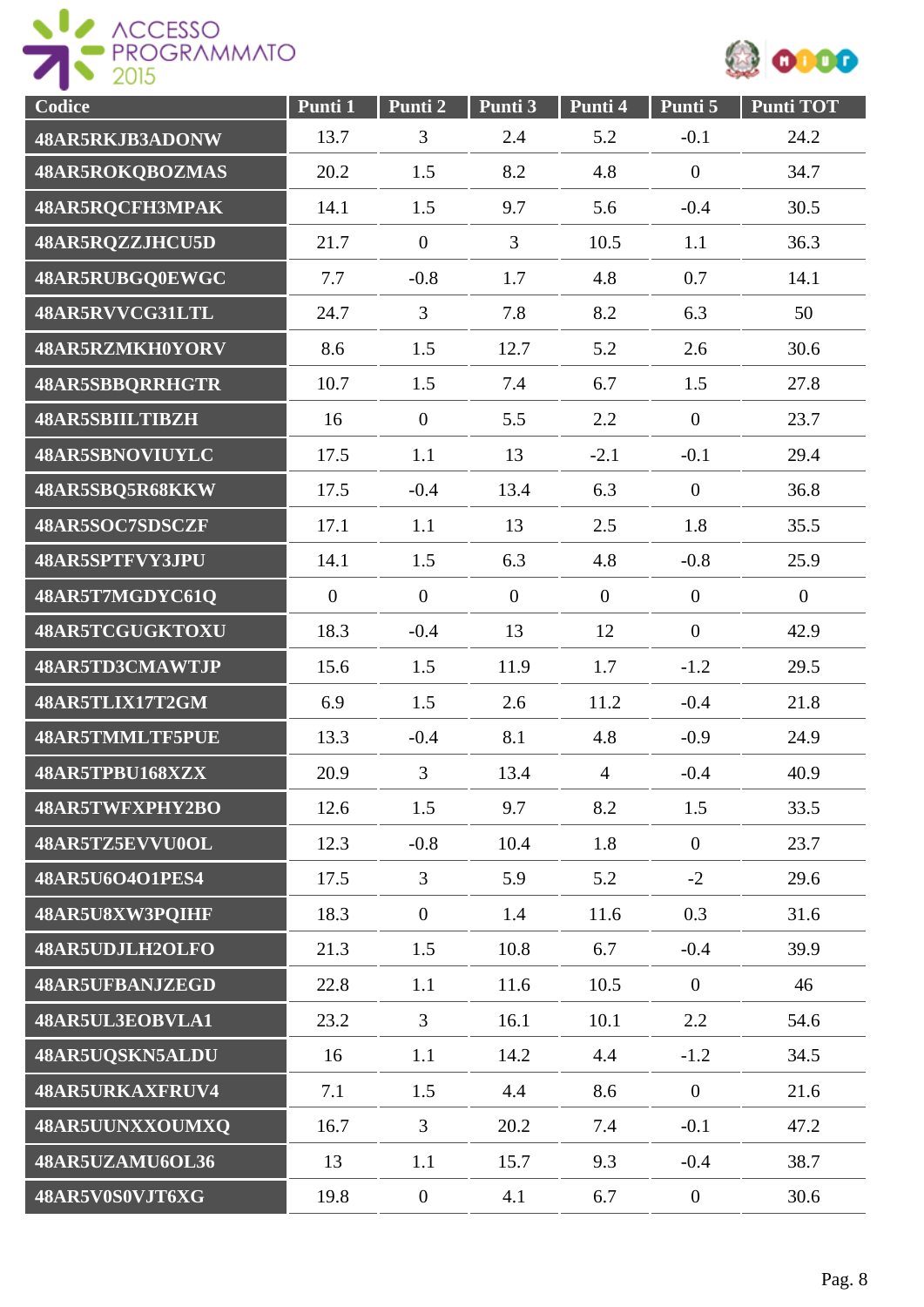



| Codice                 | Punti 1 | Punti 2          | Punti 3      | Punti 4          | Punti 5          | <b>Punti TOT</b> |
|------------------------|---------|------------------|--------------|------------------|------------------|------------------|
| 48AR5V2LOBYGBYW        | 15.3    | $-0.4$           | 7.8          | 8.6              | $\boldsymbol{0}$ | 31.3             |
| 48AR5VAB1ZRF0GY        | 26.6    | 1.5              | 17.6         | 11.6             | 8.2              | 65.5             |
| <b>48AR5VBTZSPPROU</b> | 14.1    | 1.5              | 3.3          | 3.7              | $\overline{0}$   | 22.6             |
| 48AR5VCZYKHIYB3        | 17.1    | 1.1              | $-0.2$       | 3.3              | $-0.8$           | 20.5             |
| 48AR5VFN6R8M6HM        | 18.7    | 1.1              | 2.5          | $\overline{4}$   | 0.7              | 27               |
| 48AR5VGWNGOUAF8        | 18.6    | 1.1              | 8.1          | 5.9              | $-0.5$           | 33.2             |
| 48AR5VHDF6TY4RU        | 16      | 1.5              | 14.2         | $\boldsymbol{0}$ | $\mathbf{0}$     | 31.7             |
| 48AR5VPNZ8W0ZWM        | 14.1    | 1.5              | 5.2          | 7.1              | $\overline{0}$   | 27.9             |
| 48AR5VT8NMBV1VT        | 21.7    | $\overline{3}$   | 8.2          | 7.1              | 4.5              | 44.5             |
| 48AR5VTWFSIFEUX        | 11.2    | 1.1              | 10.8         | 7.1              | 4.5              | 34.7             |
| 48AR5VVS0DNOZMZ        | 15.3    | 1.5              | 11.6         | 10.1             | 6.7              | 45.2             |
| 48AR5VXDV8ECZLS        | 19.4    | $\overline{3}$   | 5.4          | 5.2              | $-1.2$           | 31.8             |
| 48AR5VYQ0XLM7ZP        | 10      | 1.5              | 1.4          | 8.2              | 0.7              | 21.8             |
| 48AR5W0UOJGELTZ        | 15.2    | $\overline{3}$   | 2.2          | 4.1              | $\overline{0}$   | 24.5             |
| 48AR5W8HS8MGRMF        | 17.9    | $\overline{3}$   | 9.6          | 5.9              | 1.1              | 37.5             |
| 48AR5WC06T3JJNN        | 19      | 1.1              | 10.1         | 5.6              | 2.6              | 38.4             |
| 48AR5WD2FWWHOL1        | 21.3    | $\boldsymbol{0}$ | 11.2         | 12               | $\overline{0}$   | 44.5             |
| 48AR5WKVQWTWRYD        | 17.9    | 1.5              | 11.5         | 6.7              | $\mathbf{0}$     | 37.6             |
| 48AR5WLMKNTSV2M        | 13      | 1.1              | 5.9          | 7.8              | 2.2              | 30               |
| 48AR5WLTBHVTRI2        | 22.4    | 1.1              | 14.9         | 9.3              | $-0.8$           | 46.9             |
| 48AR5WNLQWKHUIS        | 16      | 1.5              | 6.7          | 5.2              | 1.5              | 30.9             |
| <b>48AR5WSOMIRJUVE</b> | 6.9     | 1.1              | $\mathbf{1}$ | 2.1              | $-0.8$           | 10.3             |
| 48AR5WUJCHKRPL3        | 22.8    | 1.5              | 12.7         | 10.1             | 1.1              | 48.2             |
| 48AR5WWMAJDOVHK        | 15.2    | 1.5              | 7.5          | 13.1             | $\overline{0}$   | 37.3             |
| 48AR5WXBQMAFSLU        | 8.9     | $\overline{0}$   | 5.2          | 7.5              | 1.5              | 23.1             |
| 48AR5WZNJ2WHV0V        | 16.4    | $\mathbf{0}$     | 10.1         | 2.2              | 1.1              | 29.8             |
| 48AR5X7WGFVOGWI        | 15.7    | $\overline{0}$   | 12.3         | 13.1             | 1.8              | 42.9             |
| 48AR5XFYT2Y0ENF        | 23.2    | 1.1              | 18.7         | 8.6              | 1.8              | 53.4             |
| 48AR5XH7KGP3HF8        | 23.2    | 1.5              | 8.2          | 7.1              | 4.5              | 44.5             |
| 48AR5XITIXD8GQZ        | 15.3    | $\overline{3}$   | 9.3          | 9                | 2.2              | 38.8             |
| 48AR5XNAEO07EMV        | 11.5    | 1.1              | 4.4          | $\mathbf{1}$     | 1.5              | 19.5             |